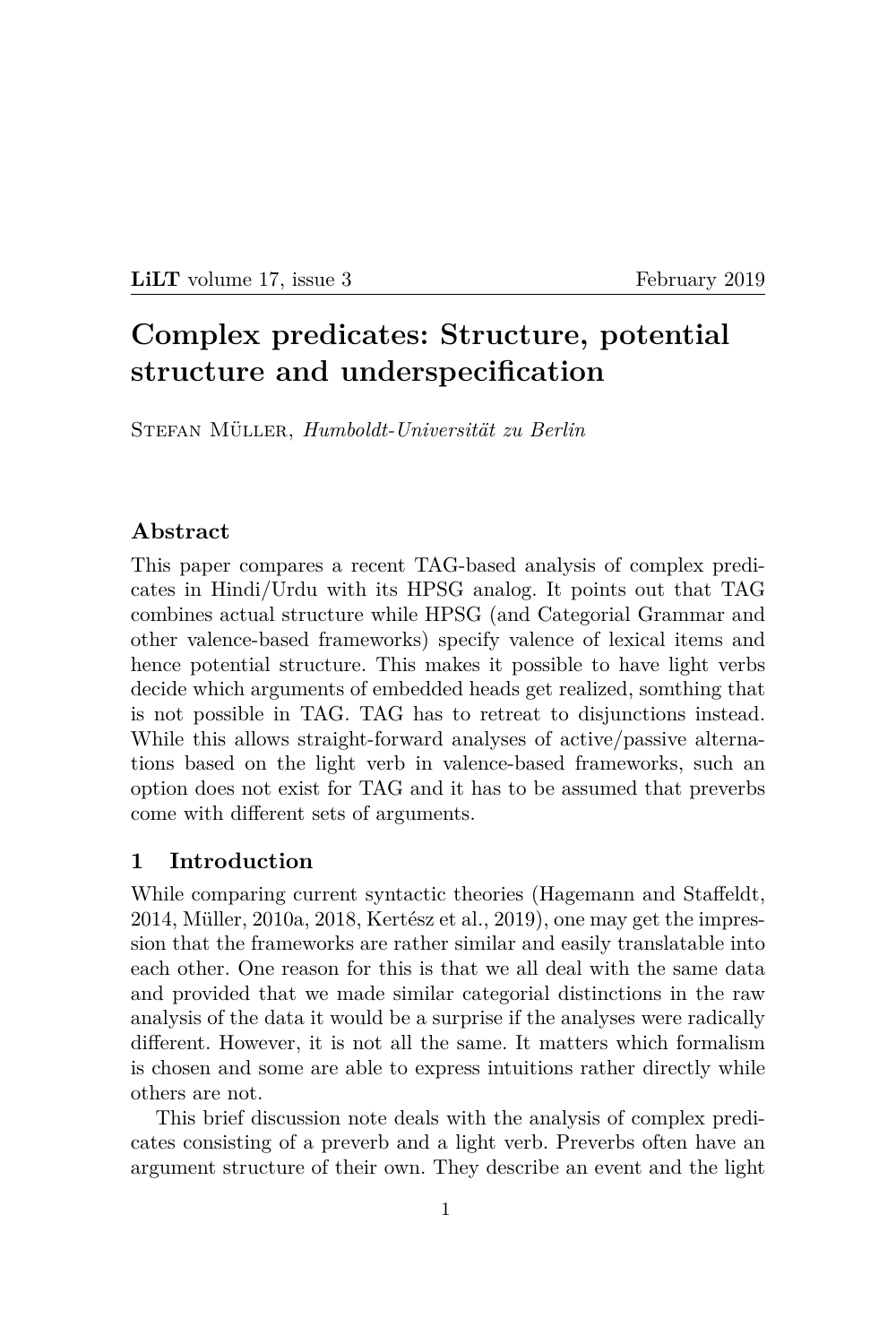2 / **LiLT** VOLUME 17, ISSUE 3 FEBRUARY 2019

verb can be used to realize either the full number of arguments or a reduced set of arguments. (1) provides the example from Hindi discussed by Ashwini et al. (2019).

- (1) a. logon=ne people.M=ERG book.F=GEN praise.F do-PERF.F pustak=kii tareef k-ii 'People praised the book.' Lit: 'People did praise of the book.'
	- b. pustak=kii book.f.sg=gen praise.f be.part-perf.f.sg/be.pres tareef hu-ii 'The book got praised.' Lit: 'The praise of the book happened.'

Similar examples can of course be found in other languages making heavy use of complex predicates (Müller, 2010b).

Ashwini et al. (2019) assume that the structures for the examples in (1) are composed of elementary trees for *tareef* 'praise' and the respective light verbs. This is shown in Figure 1 and Figure 2 respectively.



FIGURE 1 Analysis of *logon=ne pustak=kii tareef k-ii* 'People praised the book.' The tree of the light verb is adjoined into the tree of the preverb, into the  $XP_1$  position

The TAG analysis is only sketched here. The authors use feature-based TAG, which makes it possible to enforce obligatory adjunction: the elementary tree for *tareef* is specified in a way that makes it necessary to take the tree apart and insert nodes of another tree. This way it can be ensured that the preverb has to be augmented by a light verb. This results in  $XP_f$  being inserted at  $XP_1$  in Figure 1 and Figure 2.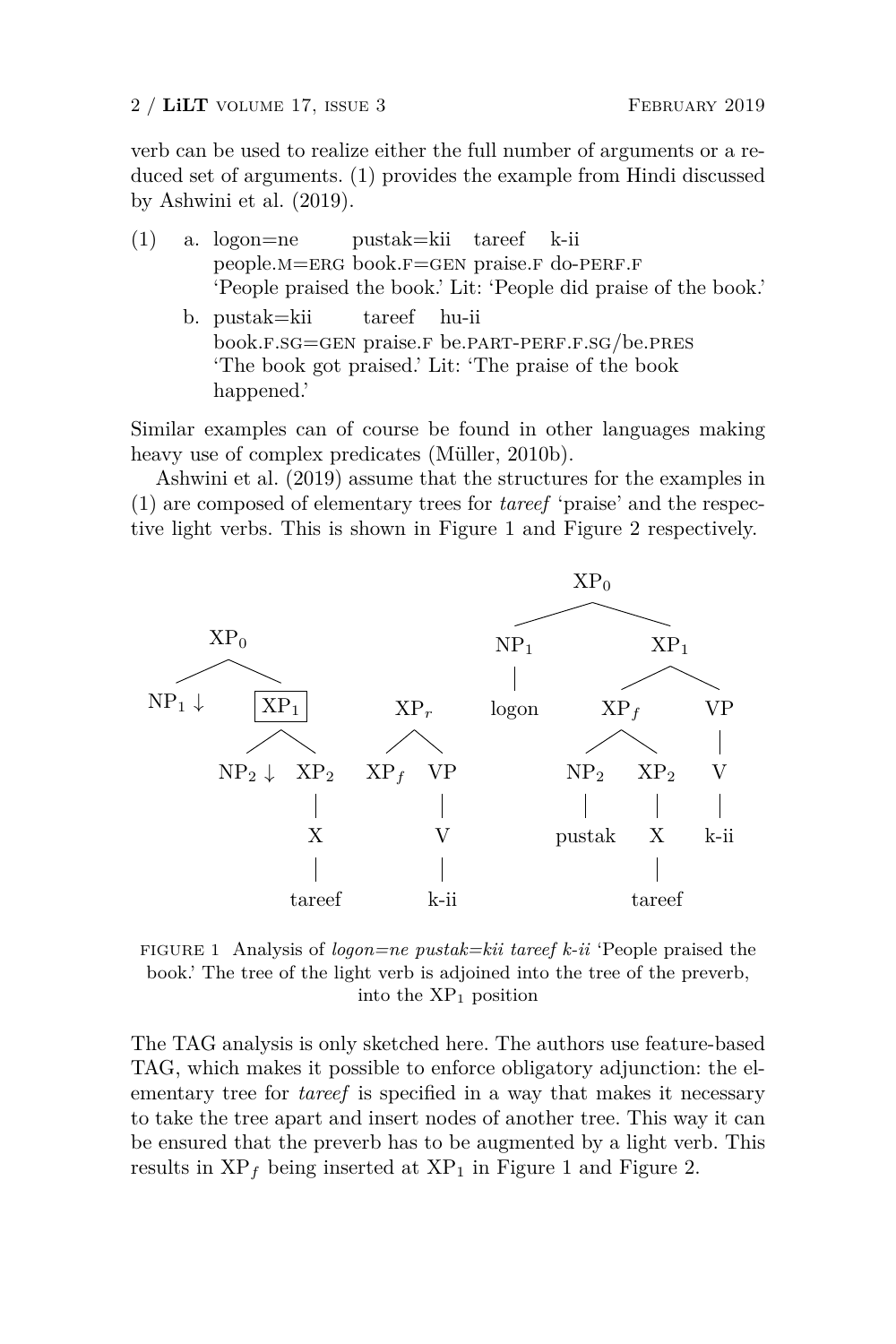

FIGURE 2 Analysis of *pustak=kii tareef hu-ii* 'The book got praised.'

What the analysis clearly shows is that TAG assumes two lexical items for the preverb: one with two arguments for the active case and one with just one argument for the passive. In general one would say that *tareef* is a noun that describes the praising event, that is, one person praises another one. Now this noun can be combined with a light verb and depending on which light verb is used we get an active sentence with both arguments realized or a passive sentence with the agent of the eventive noun suppressed. There is no morphological reflex of this active/passive alternation at the noun. It is just the same noun *tareef* : in an active sentence in (1a) and in a passive one in (1b).

And here we see a real difference between the frameworks: TAG (Joshi et al., 1975) is a framework in which structure is assembled: the basic operations are substitution and adjunction. The lexicon consists of ready-made building blocks that are combined to yield the trees we want to have in the end. This differs from Categorial Grammar (Ajdukiewicz, 1935) and HPSG (Pollard and Sag, 1994, Sag, 1997) where lexical items do not encode real structure to be used in an analysis, but potential structure: lexical items come with a list of their arguments, that is, items that are required for the lexical element under consideration to project to a full phrase. However, lexical heads may enter relations with their valents and form NPs, APs, VPs, PPs or other phrases, but they do not have to. Geach (1970) developed a technique that is called functional composition or argument composition within the framework of Categorial Grammar and this was transferred to HPSG by Hinrichs and Nakazawa (1989, 1994). Since the 90ies this technique is used for the analysis of complex predicates in HPSG for German (Hinrichs and Nakazawa, 1994, Kiss, 1995, Meurers, 2000,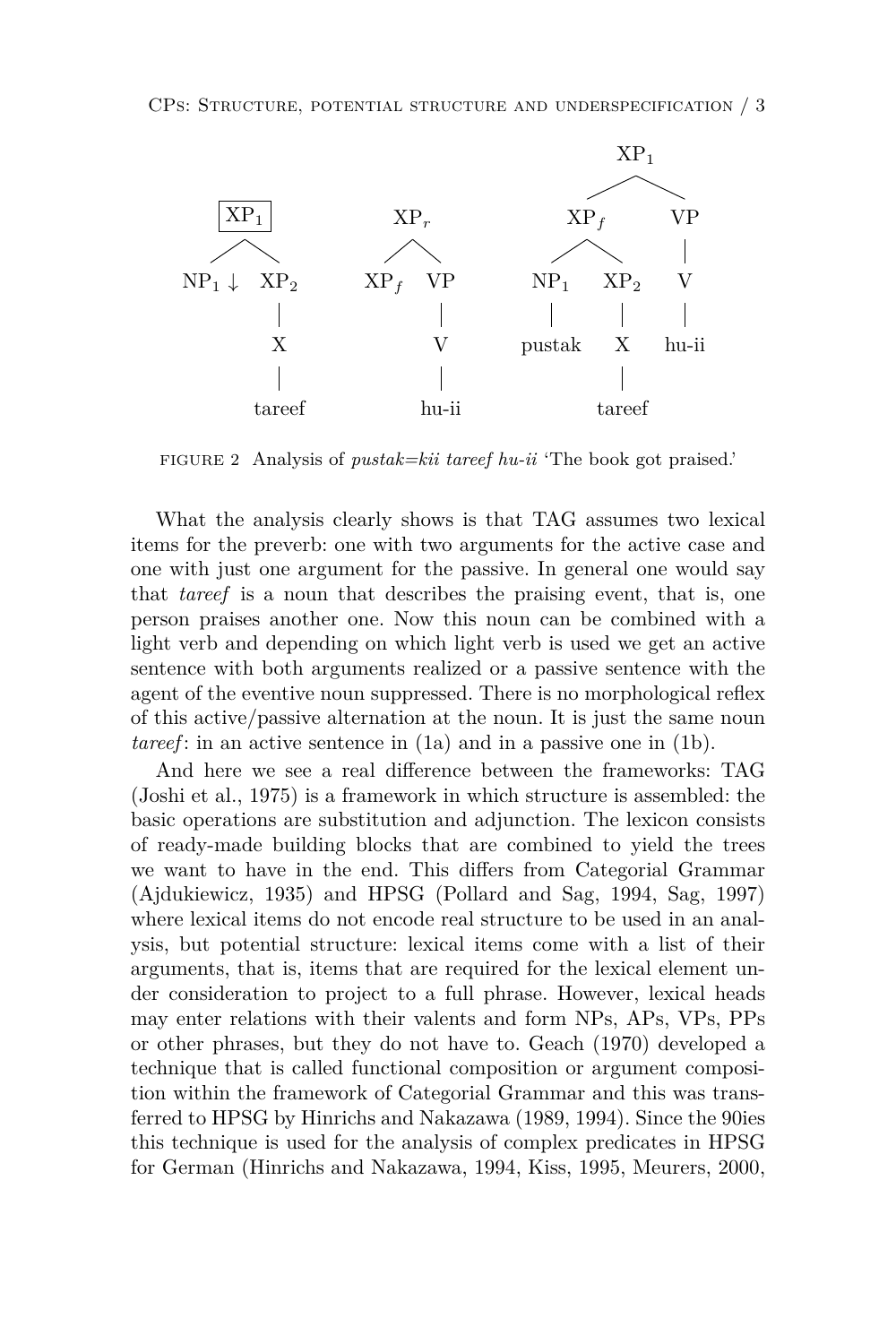Müller, 1999, 2002), Romance (Miller and Sag, 1997, p. 600; Monachesi, 1998; Abeillé and Godard, 2002), Korean (Chung, 1998), and Persian (Müller, 2010b). See Godard and Samvelian, 2019 for an overview. For instance Müller (2010b, p. 642) analyzes the light verbs *kardan* 'do' and *odan* 'become' this way: both raise the subject of the embedded predicate and make it their own argument but *kardan* introduces an additional argument while *odan* does not do so.

Applying the argument composition technique to our example, we get the following lexical item for *tareef* :

(2) Sketch of lexical item for *tareef* 'praise':

$$
\begin{bmatrix} \text{HEAD} & \begin{bmatrix} \text{noun} \\ \text{SUBJ} & \left\{ \boxed{1} \right\} \end{bmatrix} \\ \text{COMPS} & \left\{ \boxed{2} \text{ NP} \right\} \\ \text{ARG-ST} & \left\{ \boxed{1} \text{ NP}, \boxed{2} \text{ NP} \right\} \end{bmatrix}
$$

The ARG-ST list contains all arguments of a head. The arguments are liked to the semantic representation and are mapped to valence features like SPECIFIER and COMPLEMENTS. Depending on the language and the realizationability of subjects within projections, that subject may be mapped to a separate feature, which is a HEAD feature (Kiss, 1995, Section 3.1.1). HEAD features are projected along the head path but the features contained under head do not license combinations with the head.

The lexical items for *kar* 'do' and *ho* 'be' are:

(3) a. Sketch of lexical item for *kar* 'do': ) head *verb*  $\texttt{ARG-ST} \; \textcolor{red}{\Box} \oplus \textcolor{red}{\textcircled{2}} \, \oplus \, \big \langle \texttt{ N[SUBJ} \; \textcolor{red}{\Box}, \; \texttt{COMPS} \; \textcolor{red}{\boxtimes} \, \textcolor{red}{]}\, \big \rangle$ , b. Sketch of lexical item for *ho* 'be':  $\begin{bmatrix} \text{HEAD} & verb \end{bmatrix}$  $\text{ARG-ST} \; \boxed{1} \oplus \left\langle \right. \text{N}[\text{COMPS} \; \boxed{1}] \left. \right\rangle$ ,

The verb *kar* 'do' selects for a noun and takes whatever the subj value of this noun is  $(\Pi)$  and concatenates the list of complements the noun takes ( $\boxed{2}$ ) with the value of SUBJ. The result is  $\boxed{1} \oplus \boxed{2}$  and it is a prefix of the arg-st list of the light verb. The lexical item for *ho* 'be' is similar, the difference being that the subject of the embedded verb is not attracted to the higher ARG-ST list, only the complements  $(\mathbb{I})$ are.

For finite verbs it is assumed that all arguments are mapped to the comps list of the verb, so the comps list is identical to the arg-st list.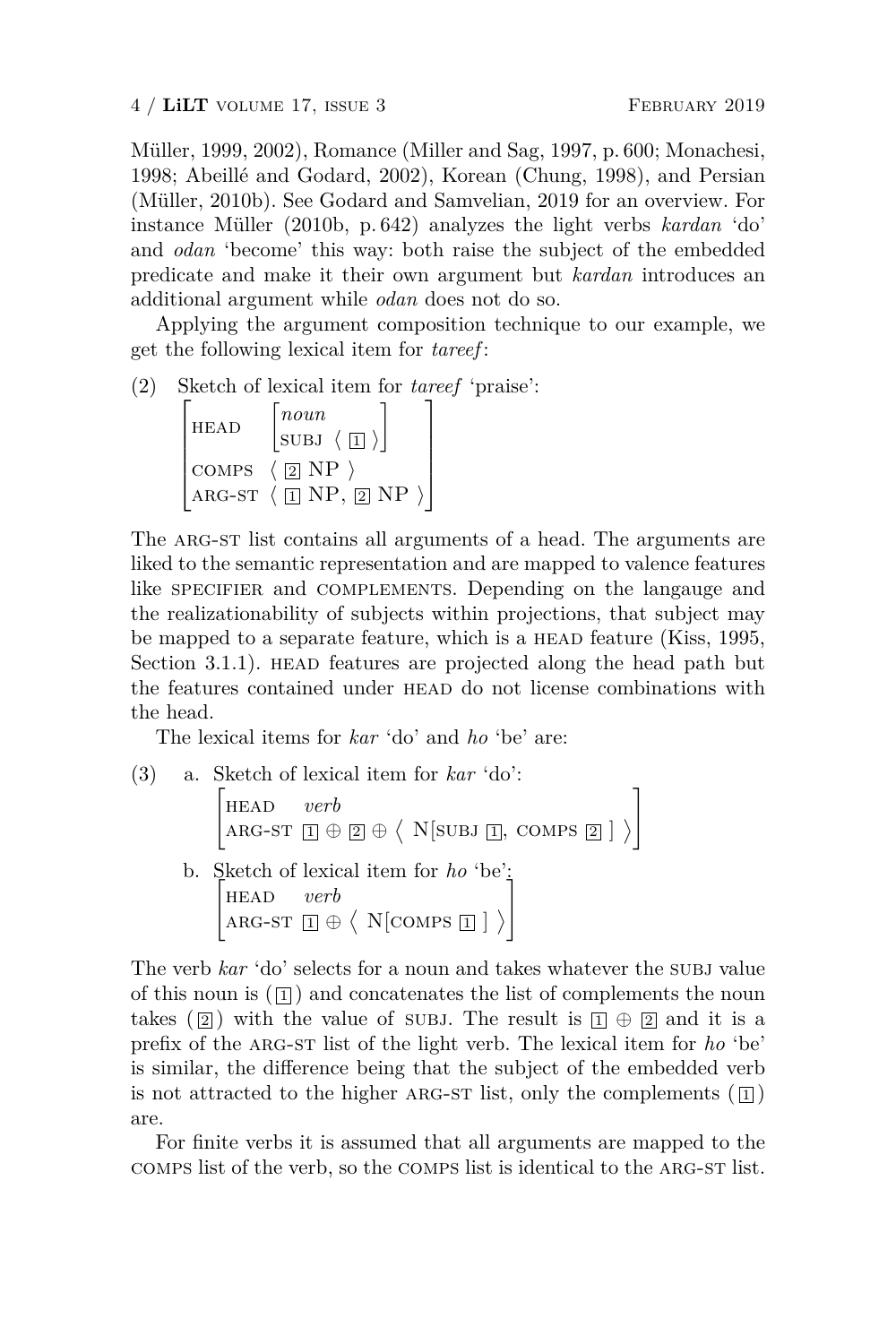

FIGURE 3 Analysis of *logon=ne pustak=kii tareef k-ii* 'People praised the book.' The arguments of the preverb are taken over by the light verb

The analysis of our example sentences is shown in Figures 3 and 4.

The conclusion is that HPSG has a representation of potential structure. When light verbs are present, they can take over valents and "execute" them according to their own preferences. This is not possible in TAG since once structure is assembled it cannot be changed. We may insert items into the middle of an already assembled structure but we cannot take out arguments or reorder them. This is possible in Categorial Grammar and in HPSG: the governing head may choose which arguments to take over and in which order they should be represented in the valence repsresentations of the governing head.

LFG is somewhere in the middle between TAG and HPSG: the phrase structural configurations are not fully determined as in TAG since LFG does not store and manipulate phrase markers. But lexical items are associated with f-structures and these f-structures are responsible for which elements are realized in syntax. As complex predicates are assumed to be monoclausal it is not sufficient to embed the f-structure of the preverb within the f-structure of the light verb (Butt et al., 2003). Since the grammatical functions that are ultimately realized in the clause do not depend on the preverb alone the light verb may have to determine grammatical functions contributed by the preverb. In order to be able to do this Butt et al. (2003) use the restriction operator (Kaplan and Wedekind, 1993), which restricts out certain features or path equations provided by the preverb's and the light verb's f-structures. This is another instance of too strict specifica-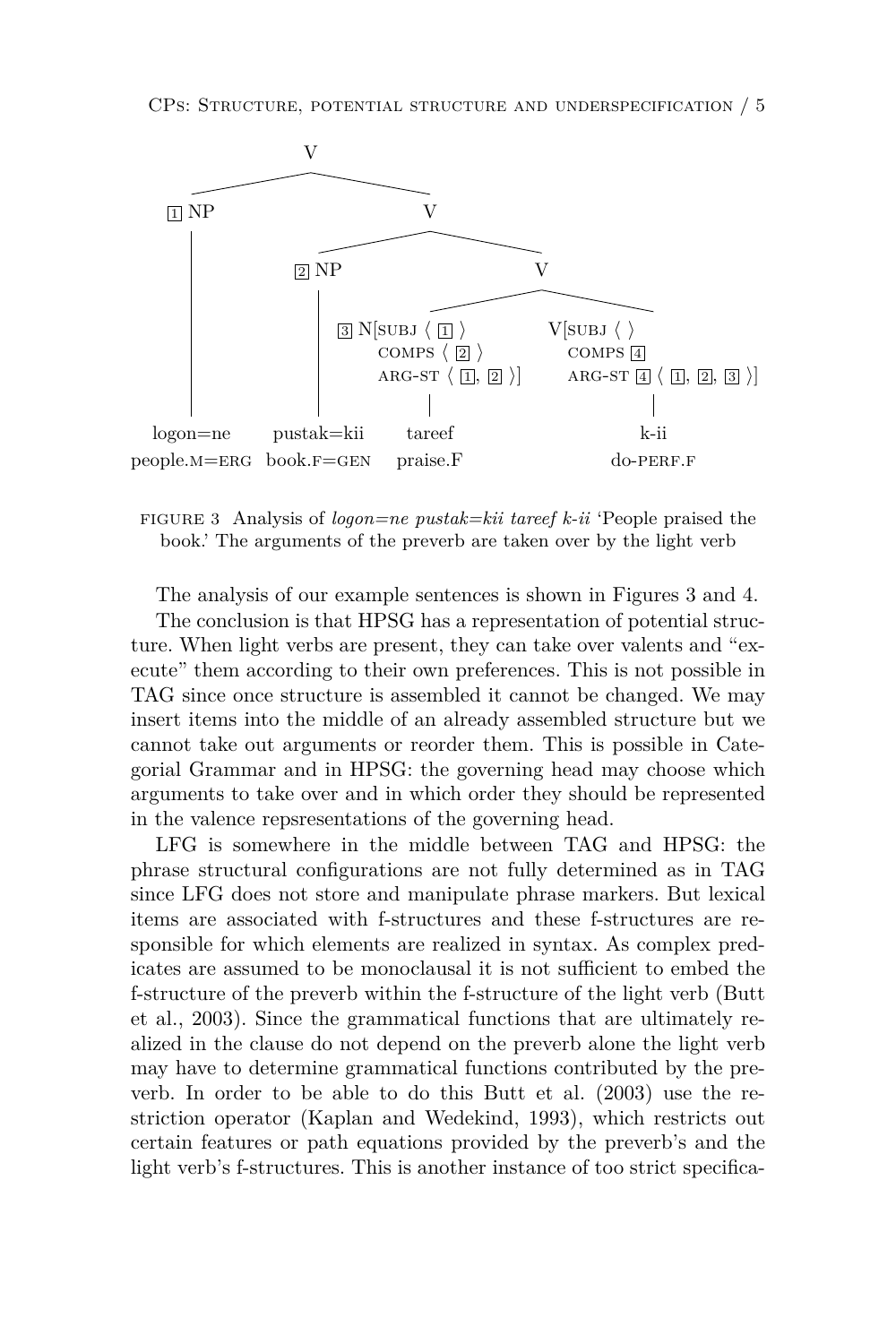

FIGURE 4 Analysis of *pustak=kii tareef hu-ii* 'The book got praised.'

tions: once specified, it is difficult to get rid of it and special means like partial copying via restriction are needed. The alternative not relying on restriction was suggested by Butt (1997): embedding relations can be specified on the a-structure representation and then a mapping is defined that maps the complex a-structure to the desired f-structure. Mapping between several levels of representation is a general tool that is also used in HPSG: for instance, Bouma, Malouf, and Sag (2001) used ARG-ST, DEPS, and COMPS in the treatment of nonlocal dependencies. See also Koenig (1999) on the introduction of arguments via additional auxiliary features. As I showed in Müller (2007, Section 7.5.2.2), one would need an extra feature for every kind of argument alternation that is to be modeled this way.

Summing up, I showed that there are indeed differences between the frameworks that are due to the basic representational formalisms they assume. While TAG assumes that the lexicon contains trees with a certain structure, HPSG assumes that lexical items come with valence specifications, that is, they have descriptions that together with dominance schemata (grammar rules) that are separate from the lexical items determine how possible structures look like. Since valence representations can be composed by superordinate predicates there is enough flexibility to deal with various light verb phenomena. LFG is a bit more constrained due to the use of f-structures, but using a restriction operator unwanted information about grammatical functions can be keept out of f-structures of matrix predicates.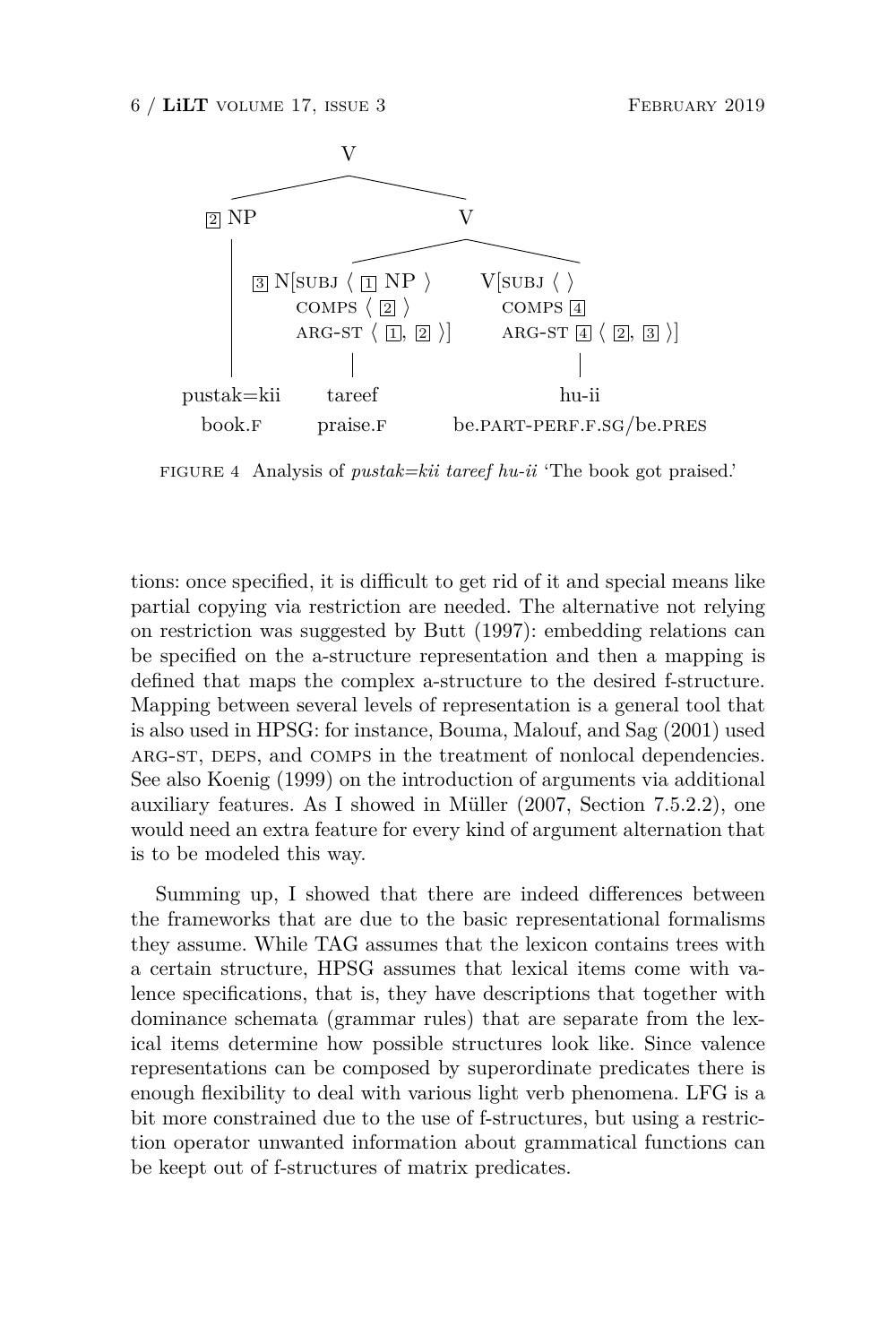# **Acknowledgments**

I thank Miriam Butt, Timm Lichte, Rainer Osswald and Ashwini Vaidya for discussion and Sebastian Nordhoff for comments on this paper and for pointing out typos.

## **References**

- Abeillé, Anne and Danièle Godard. 2002. The syntactic structure of French auxiliaries. *Language* 78(3):404–452.
- Ajdukiewicz, Kazimierz. 1935. Die syntaktische Konnexität. *Studia Philosophica* 1:1–27.
- Ashwini, Vaidya, Owen Rambow, and Martha Palmer. 2019. Syntactic composition and selectional preferences in Hindi light verb constructions. *Linguistic Issues in Language Technology* 16(1).
- Bouma, Gosse, Robert Malouf, and Ivan A. Sag. 2001. Satisfying constraints on extraction and adjunction. *Natural Language and Linguistic Theory*  $19(1):1-65.$
- Butt, Miriam. 1997. Complex predicates in Urdu. In A. Alsina, J. Bresnan, and P. Sells, eds., *Complex Predicates*, no. 64 in CSLI Lecture Notes, pages 107–149. Stanford, CA: CSLI Publications.
- Butt, Miriam, Tracy Holloway King, and John T. Maxwell III. 2003. Complex predication via restriction. In M. Butt and T. H. King, eds., *Proceedings of the LFG 2003 Conference*, pages 92–104. Stanford, CA: CSLI Publications.
- Chung, Chan. 1998. Argument composition and long-distance scrambling in Korean. In Hinrichs et al. (1998), pages 159–220.
- Geach, Peter Thomas. 1970. A program for syntax. *Synthese* 22:3–17.
- Godard, Danièle and Pollet Samvelian. 2019. Complex predicates. In S. Müller, A. Abeillé, R. D. Borsley, and J.-P. Koenig, eds., *Head-Driven Phrase Structure Grammar: The Handbook*, Empirically Oriented Theoretical Morphology and Syntax, pages 233–268. Berlin: Language Science Press. To appear.
- Hagemann, Jörg and Sven Staffeldt, eds. 2014. *Syntaxtheorien: Analysen im Vergleich*. No. 28 in Stauffenburg Einführungen. Tübingen: Stauffenburg Verlag.
- Hinrichs, Erhard W., Andreas Kathol, and Tsuneko Nakazawa, eds. 1998. *Complex Predicates in Nonderivational Syntax*. No. 30 in Syntax and Semantics. San Diego: Academic Press.
- Hinrichs, Erhard W. and Tsuneko Nakazawa. 1989. Subcategorization and VP structure in German. In *Aspects of German VP Structure*, SfS-Report-01-93. Tübingen: Eberhard-Karls-Universität Tübingen.
- Hinrichs, Erhard W. and Tsuneko Nakazawa. 1994. Linearizing AUXs in German verbal complexes. In J. Nerbonne, K. Netter, and C. J. Pollard, eds., *German in Head-Driven Phrase Structure Grammar*, no. 46 in CSLI Lecture Notes, pages 11–38. Stanford, CA: CSLI Publications.